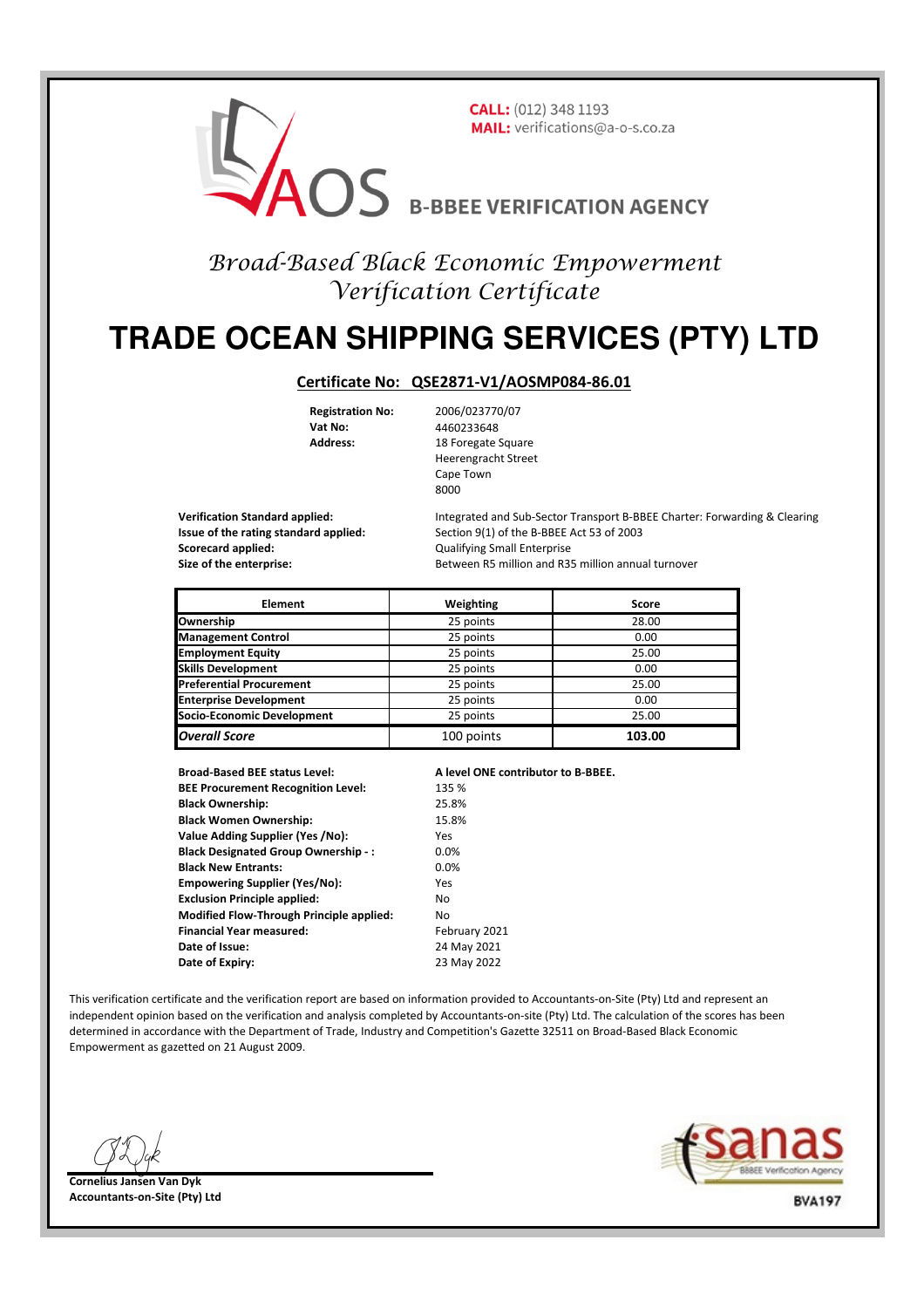**Name of Measured Entity:** TRADE OCEAN SHIPPING SERVICES (PTY) LTD **Certificate Number:** QSE2871-V1/AOSMP084-86.01



٦

#### **MEASUREMENT OF THE OWNERSHIP ELEMENT FOR QSE**

| Weighting     | Ownership                                                                      | Weighting      | Compliance      | Score |
|---------------|--------------------------------------------------------------------------------|----------------|-----------------|-------|
| <b>Points</b> |                                                                                | <b>Points</b>  | <b>Target</b>   |       |
|               | 1.1 Voting Rights                                                              |                |                 |       |
| 25            | 1.1.1 Exercisable Voting Rights in the Enterprise in the hands of black people | 6              | 25% + 1 Vote    | 6.00  |
|               | 1.2 Economic Interest                                                          |                |                 |       |
|               | 1.2.1 Economic Interest of black people in the Enterprise                      | 9              | 25.00%          | 9.00  |
|               | 1.3 Realisation Points                                                         |                |                 |       |
|               | 1.3.1 Ownership Fulfilment                                                     | $\mathbf{1}$   | Refer to        | 1.00  |
|               |                                                                                |                | paragraph 10.1  |       |
|               | 1.3.2 Net Value                                                                | 9              | Refer to Annexe | 9.00  |
|               |                                                                                |                | C paragraph 4   |       |
|               | 1.4 Bonus Points                                                               |                |                 |       |
| з             | 1.4.1 Involvement in the ownership of the Enterprise by black women            | $\overline{2}$ | 10.00%          | 2.00  |
|               | 1.4.2 Involvement in the ownership of the Enterprise by black participants     | $\mathbf{1}$   | 10.00%          | 1.00  |
|               | in Employee Ownership Schemes, Co-Operatives or Broad-Based                    |                |                 |       |
|               | <b>Ownership Schemes</b>                                                       |                |                 |       |
| <b>Total</b>  |                                                                                | 28             |                 | 28.00 |

| <b>CODE SERIES 802: MEASUREMENT OF THE MANAGEMENT CONTROL ELEMENT FOR QSE</b> |                                                                  |               |               |       |  |
|-------------------------------------------------------------------------------|------------------------------------------------------------------|---------------|---------------|-------|--|
| Weighting                                                                     | <b>Management Control</b>                                        | Weighting     | Compliance    | Score |  |
| Points                                                                        |                                                                  | <b>Points</b> | <b>Target</b> |       |  |
| 25                                                                            | Black Representation at Top Management Level                     | 25            | 50.10%        | 0.00  |  |
|                                                                               | Bonus points: Black Women Representation at Top Management Level |               | 25.00%        | 0.00  |  |
| Total                                                                         |                                                                  | 27            |               | 0.00  |  |

| MEASUREMENT OF THE EMPLOYMENT EQUITY ELEMENT FOR QSE |                                                                           |               |               |       |  |
|------------------------------------------------------|---------------------------------------------------------------------------|---------------|---------------|-------|--|
| Weighting                                            | <b>Employment Equity</b>                                                  | Weighting     | Compliance    | Score |  |
| <b>Points</b>                                        |                                                                           | <b>Points</b> | <b>Target</b> |       |  |
|                                                      | Black employees of the Measured Entity who are Management as a            | 7.5           | 40.00%        | 7.50  |  |
| 25                                                   | percentage of all Management                                              |               |               |       |  |
|                                                      | Black Women Employees of the Measured Entity who are Management as a      | 7.5           | 20.00%        | 7.50  |  |
|                                                      | percentage of all Management                                              |               |               |       |  |
|                                                      | Black Employees of the Measured Entity as a percentage of total employees | 5             | 60.00%        | 5.00  |  |
|                                                      |                                                                           |               |               |       |  |
|                                                      | Black Women Employees of the Measured Entity as a percentage of total     | 5             | 30.00%        | 5.00  |  |
|                                                      | employees                                                                 |               |               |       |  |
| $\overline{2}$                                       | Bonus points for meeting or exceeding the EAP targets in each category    | $\mathcal{P}$ |               |       |  |
|                                                      | above                                                                     |               |               |       |  |
| Total                                                |                                                                           | 27            |               | 25.00 |  |